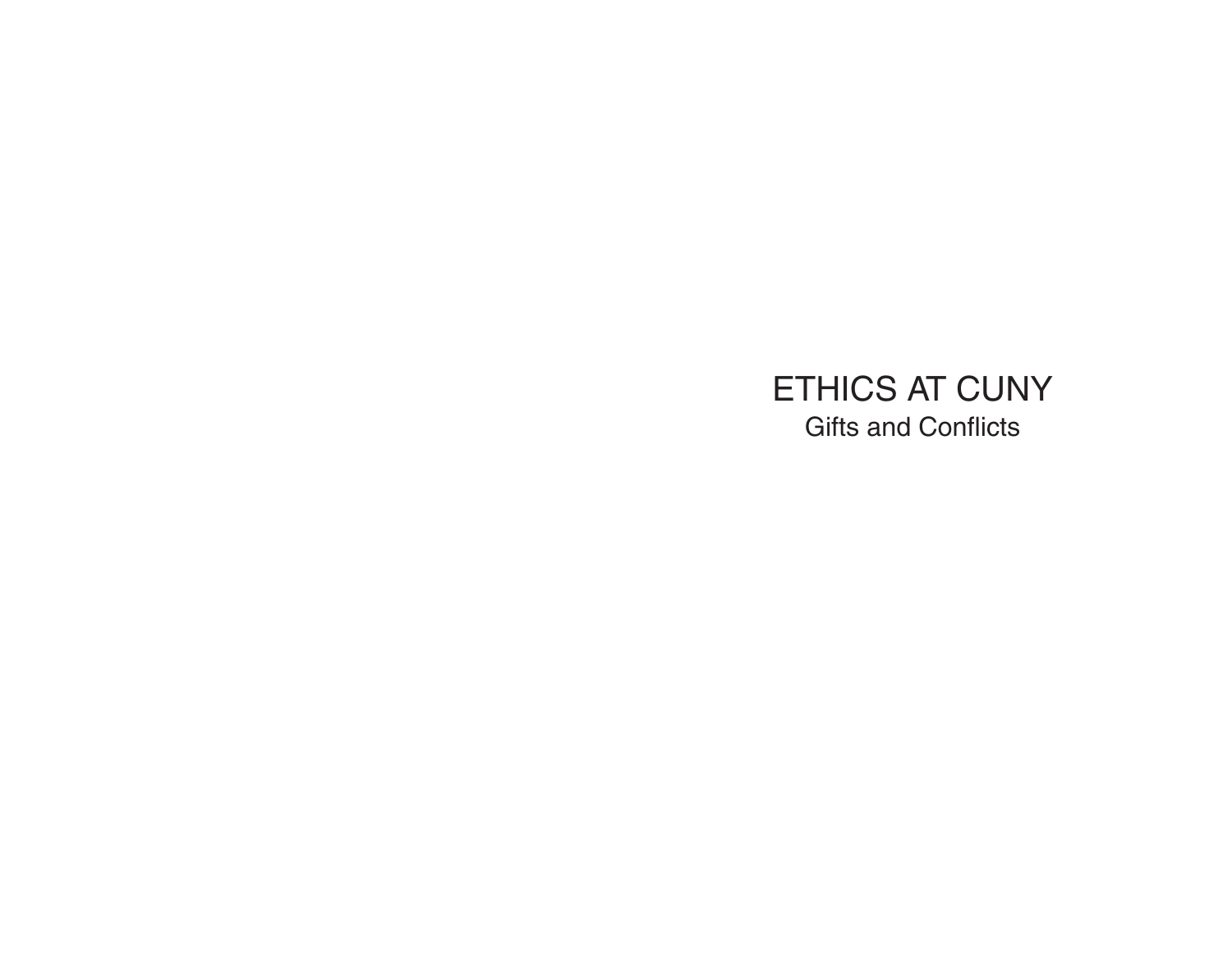## ISSUES COVERED

- 1. Themes
- 2. Basic Facts
- 3. Gifts
- 4. Honoraria
- 5. Conflict of Interest
- 6. Political/Fund-Raising Activities
- 7. Financial Disclosure

## THEMES

- 1. If in doubt, do without.
- 2. Report problems early.
- 3. Consult with Office of General Counsel or your campus Ethics Officer.

## BASIC FACTS

- 1. New York State Public Employees Ethics Reform Act/Public Officers Law applies to all CUNY employees. For purposes of this Law all CUNY employees are "State" employees, including community college employees.
- 2. State Ethics Commission:
	- a. Power to investigate and impose fines now up to \$40,000 per offense
	- b. May refer to prosecutors for criminal proceedings
	- c. Issues advisory opinions
	- d. Financial disclosure statements are filed with
- 3. Commission on Public Integrity: New entity created by Public Employees Ethics Reform Act. Takes the place of the former Lobbying Commission. This Commission has been empowered to receive complaints alleging violations of the Civil Service Law Section 107, also known as the "Little Hatch Act." This section prohibits promises of influence, bans recommendations based on political affiliations and prohibits political assessments. Violations of Little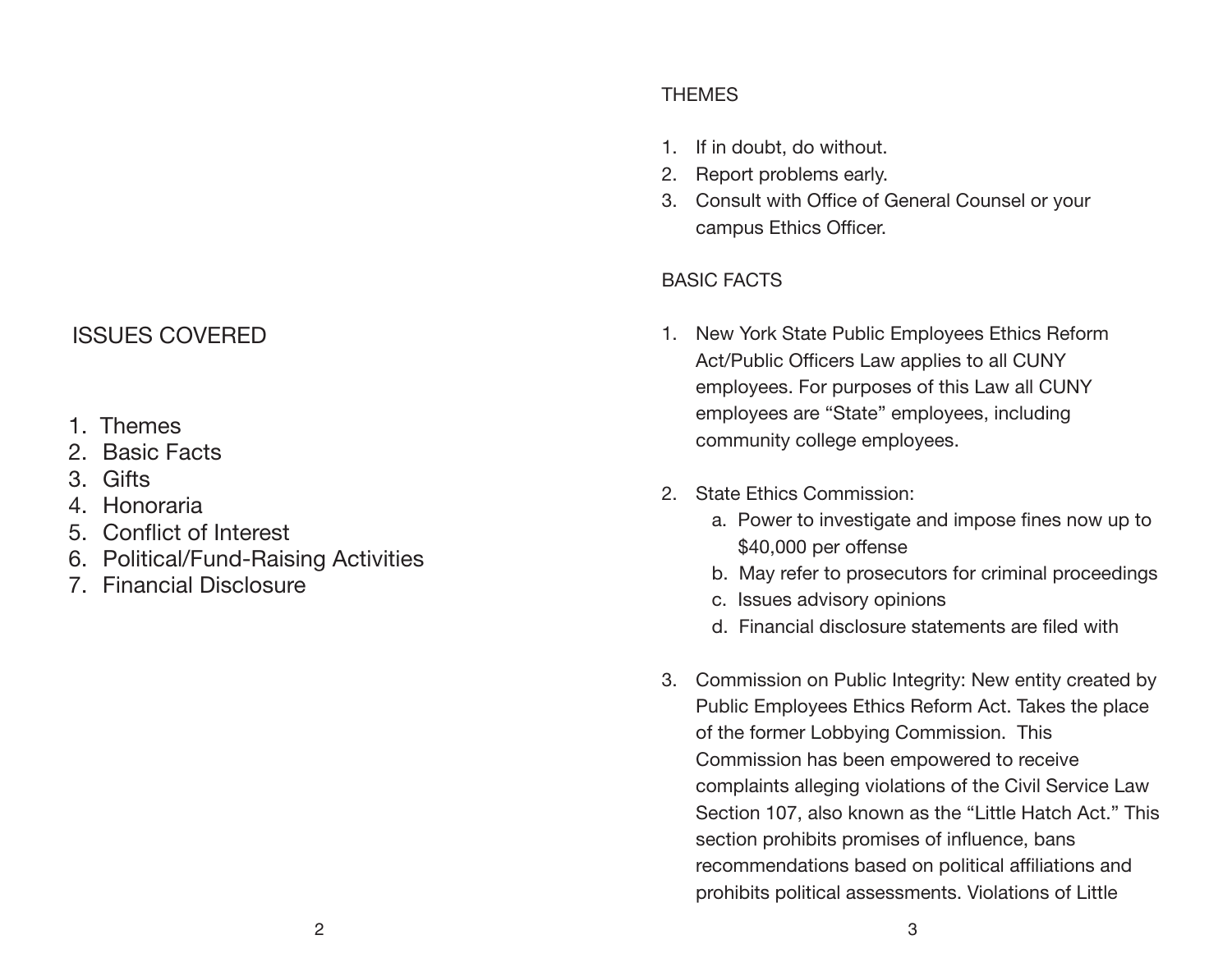Hatch include fines and imprisonment.

4. NYC Conflicts of Interest Board is not applicable to CUNY, even for community colleges.

## **GIFTS**

Prohibitions on accepting gifts:

#### 1. **Basic Rule:**

a. Receipt of gifts is strictly prohibited

b. Penalties are up to \$40,000 plus the value of the gift

#### 2. **Definition:**

The term gift shall mean anything of more than a nominal value (cup of coffee, pencil). Includes money, service, loan, tickets, travel, golf outings, entertain ment, hospitality, contribution to charity, things, promises, or forbearance having a monetary value.

## 3. **Reciprocity:**

Offer to reciprocate does not eliminate or mitigate violation of taking improper gift.

## 4. **Designating someone else:**

You cannot designate a friend, family member or a charitable or other organization (charity) to receive a gift on your behalf.

# GIFTS - EXCEPTIONS FROM THE NEW ACT:

The following are excluded from the definition of a gift:

- 1. Complimentary attendance, including food and beverage, at bona fide charitable or political events, and food and beverage of a nominal value offered other than as part of a meal;
- 2. Complimentary attendance, food and beverage offered by the sponsor of an event that is widely attended or was in good faith intended to be widely attended, when attendance at the event is related to the attendee's duties or responsibilities as a public official or allows the public official to perform a ceremonial function appropriate to his or her position;
- 3. Awards, plaques, and other ceremonial items which are publicly presented, or intended to be publicly presented, in recognition of public service, provided that the item or items are of the type customarily bestowed at such or similar ceremonies and are otherwise reasonable under the circumstances, and further provided that the functionality of such items shall not determine whether such items are permitted under this paragraph;
- 4. An honorary degree bestowed upon a public official by a public or private college or university;
- 5. Promotional items having no substantial resale value such as pens, mugs, calendars, hats, and t-shirts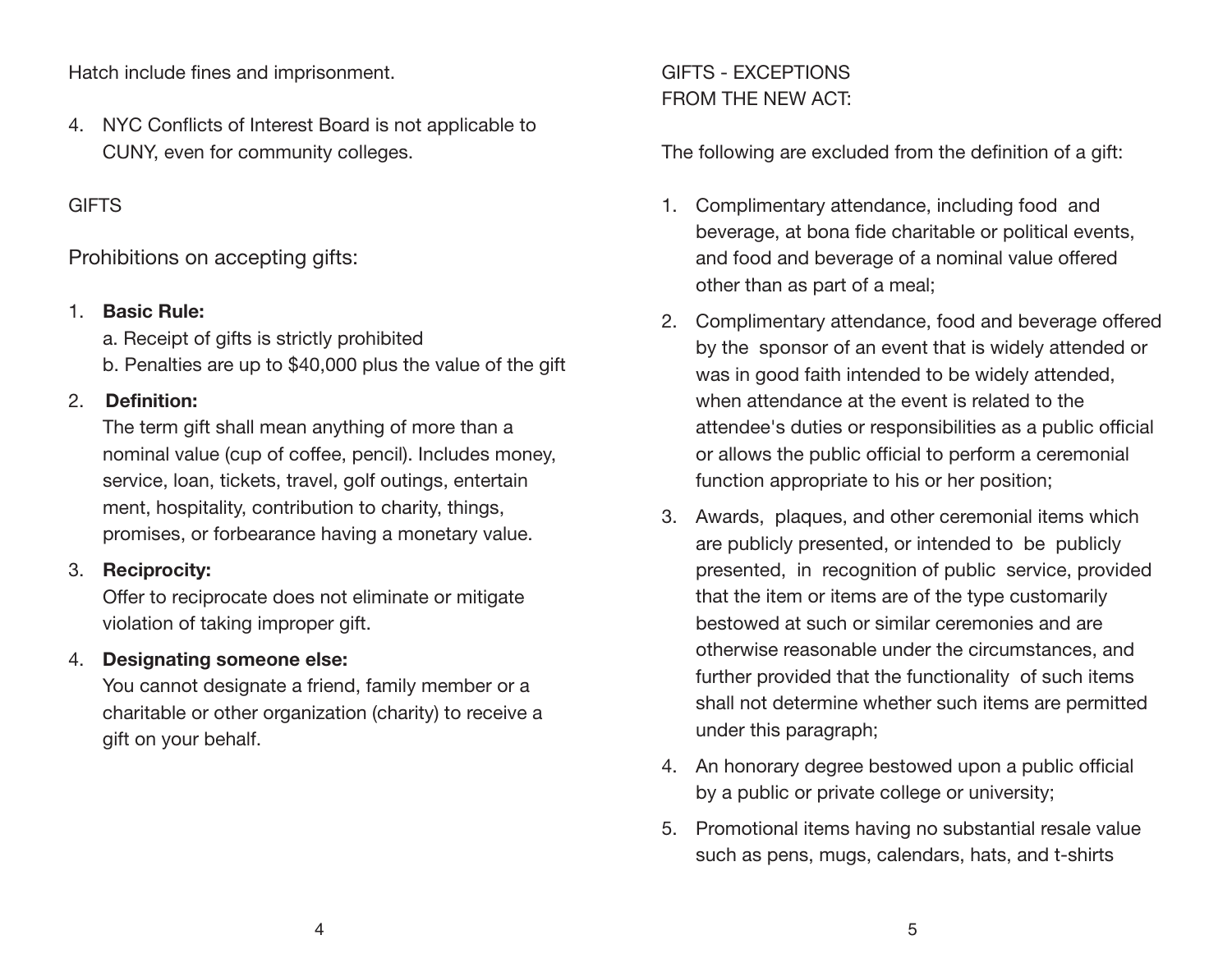which bear an organization's name, logo, or message in a manner which promotes the organization's cause;

- 6. Goods and services, or discounts for goods and services, offered to the general public or a segment of the general public defined on a basis other than status as a public official and offered on the same terms and conditions as the goods or services are offered to the general public or segment thereof;
- 7. Gifts from a family member, member of the same household, or person with a personal relationship with the public official, including invitations to attend personal or family social events, when the circum stances establish that it is the family, household, or personal relationship that is the primary motivating factor;
- 8. Travel reimbursement or payment for transportation, meals and accommodations for an attendee, panelist or speaker at an informational event when such reimbursement or payment is made by a governmental entity or by an in-state accredited public or private institution of higher education that hosts the event on its campus, provided, however, that the public official may only accept lodging from an institution of higher education:
	- (A) at a location on or within close proximity to the host campus.
	- (B) for the night preceding and the nights of the days on which the attendee, panelist or speaker actually attends the event;
- 9. Provision of local transportation to inspect or tour facilities, operations or property owned or operated by the entity providing such transportation, provided, however, that payment or reimbursement of lodging, meals or travel expenses to and from the locality where such facilities, operations or property are located shall be considered to be gifts unless otherwise permitted under this subdivision; and
- 10. Meals or refreshments when participating in a professional or educational program and the meals or refreshments are provided to all participants.

## **HONORARIA**

1. Basic Rule:

a. Always prohibited from entity or person doing business with campus, including vendors, potential vendors, unions, and individuals. If travel beneficial to job, campus should pay.

b. Honoraria are not gifts; receipt of compensation, travel and lodging expenses or reimbursement for such expenses may be accepted.

c. There are procedures to seek approval of and to report honoraria annually.

## 2. Definition:

Honoraria is a payment, fee, or compensation given to a CUNY employee by a private entity for services rendered (giving speech, authoring an article, serving on a panel at a meeting or a conference) not relating to the covered individual's official duties. Payment may be in the form of a gratuity, fee, travel or lodging ex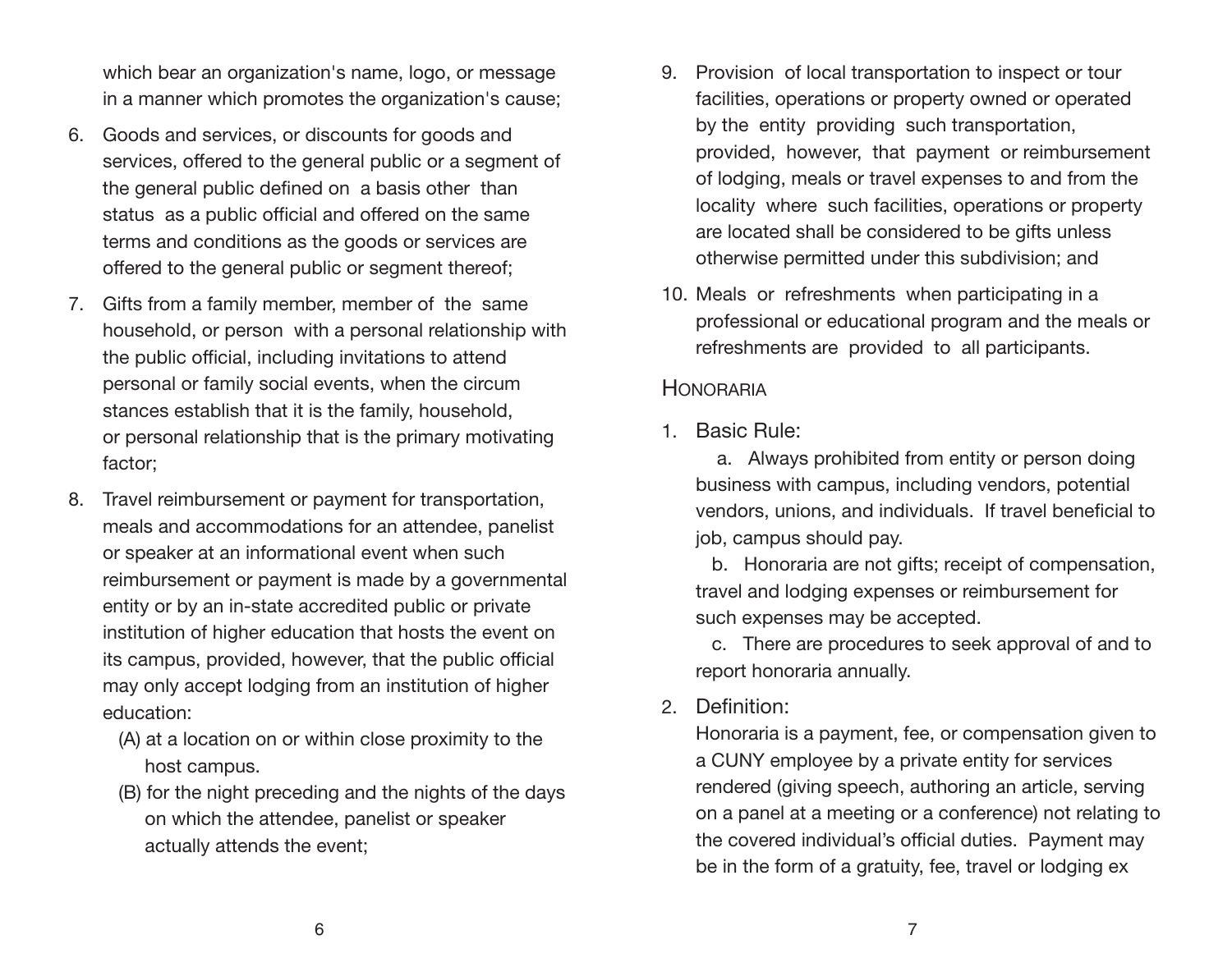penses (or reimbursements of such expenses).

3. Procedure for Presidents:

President requests approval from Chancellor with a copy of request to OGC. OGC reviews and advises requestor of decision/approval with copy to Chancellor and New York State Ethics Commission (NYSEC). Each year Honoraria Reporting is sent to NYSEC by June 1, by each College Ethics Officer. If Honoraria is greater than \$1,000 it is also reported on question 13 of the Financial Disclosure Statement.

4. College Subordinates:

Request made to immediate supervisor with copy to College President and College Ethics Officer. Ethics Officer approves with copy to President. Ethics Officer compiles all honoraria from the College and reports to NYSEC as above.

#### CONFLICTS OF INTEREST

May not do anything against CUNY's best interest. Your first loyalty and duty must be to CUNY.

#### Basic Rules:

- 1. May not disclose confidential information acquired on the job to further personal interests.
- 2. Can't sell goods/services over \$25 to State or Public Authority (e.g, DASNY) except through competitively bid contract.
- 3. May not use or try to use official position to secure un warranted privileges or exemptions for self or others.
- 4. May not give reasonable basis for impression that someone can improperly influence you or that you are affected by kinship, rank, position, influence of person.
- 5. Public Employees Ethics Reform Act added a new section (nepotism and political affiliation section) pro hibiting all covered employees from participating in any decision to hire, promote, discipline, or discharge a rel ative for any compensated position at, for or within any state agency, public authority or the legislature. In cluded in this sections are prohibitions against:

a) any state contracting decision involving payment of more than one thousand dollars (\$1,000) to that individual, any relative of that individual, or any entity in which that individual or any relative has a financial interest; or participate in any decision to invest public funds in any security of any entity in which that individual or any relative of that individual has a financial interest, is an underwriter, or receives any brokerage, origination or servicing fees.

b) in the awarding of state grants or contracts, you may not ask a current or prospective grantee or contractor, or any officer, director or employee, to disclose: (i) the party affiliation of such grantee or contractor, or any officer, director or employee (ii) whether such grantee or contractor, or any officer, director or employee, has made campaign contribu tions to any party, elected official, or candidate for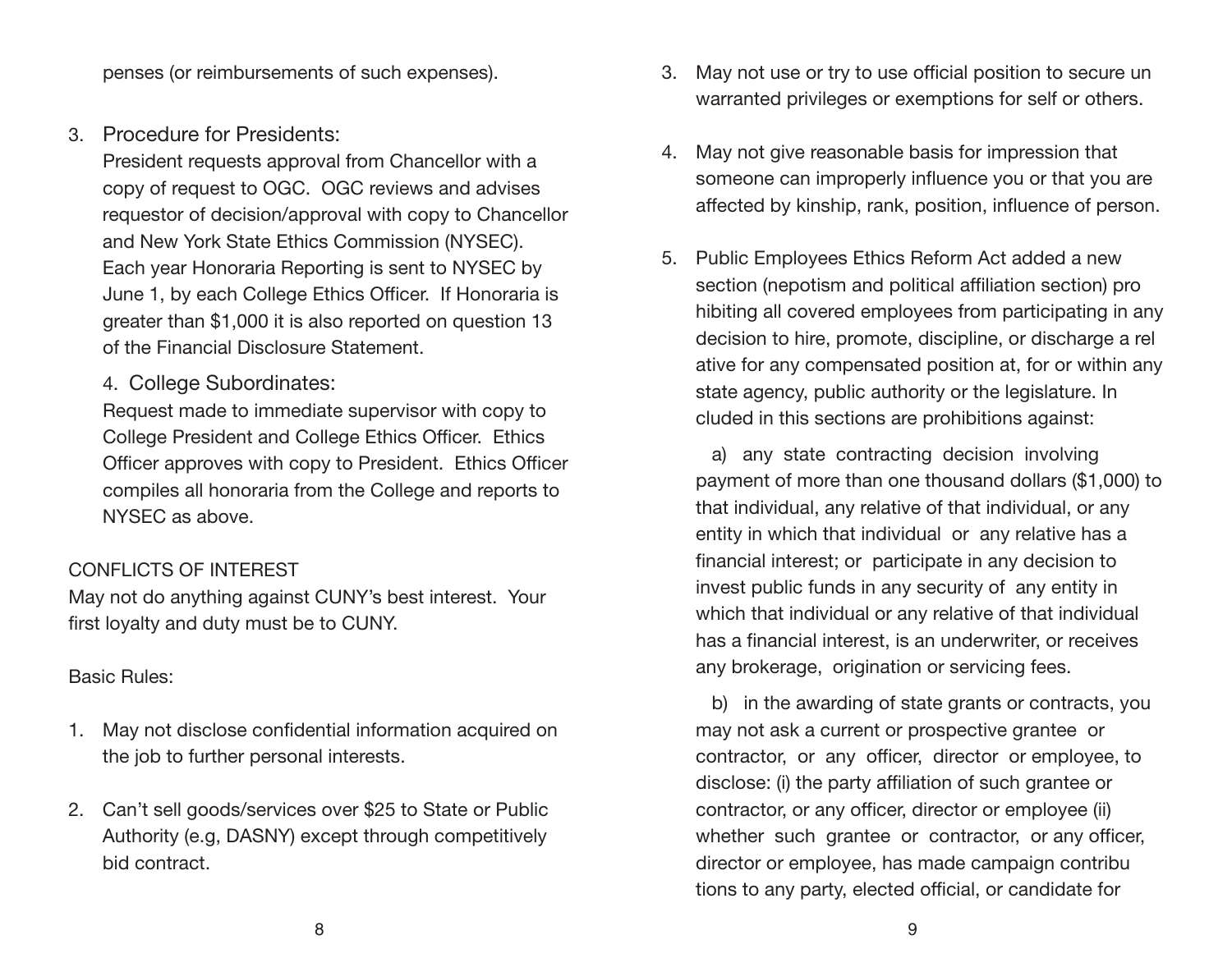elective office; or (iii) whether such grantee or contractor, or any officer, director or employee, cast a vote for or against any elected official, candidate or political party.

6. No covered employee may decline to hire or promote, discharge, discipline, or in any manner change the official rank or compensation of any state official or employee, or applicant for employment, or promise or threaten to do so, based upon a refusal to answer any inquiry involving political affiliations or contributions made to that political affiliation, or for giving or withholding or neglecting to make any contribution of money or service or any other valuable thing for any political purpose.

## CONFLICTS OF INTEREST

May not do anything against CUNY's best interest. Your first loyalty and duty must be to CUNY.

7. No state officer or employee shall, directly or indirectly, use his or her official authority to compel or induce any other state officer or employee to make or promise to make any political contribution, whether by gift of money, service or other thing of value.

8. Employment outside regular duties:

a. You cannot work for or accept employment with an outside entity which would require you to disclose confidential information you have acquired during the course of your employment with New York State.

- 9. Doing business with others
	- a. Appearing before other State agencies
	- b. If you work for New York State, it may be a conflict of interest to be paid for representing someone else's interest before a New York State agency. Prohibited

appearances include but are not limited to:

- 1) Purchase, sale, rental or lease of real property, goods or services.
- 2) Obtaining grants of money or loans.
- 3) Licensing.
- c. Ministerial matters ok (e.g., assisting with filing for Medicare)

# CONFLICTS OF INTEREST: SOLICITING VENDORS

1. Fundraising

– Staff or Offices or Departments that are involved in selecting or working with vendors should not contact vendors for fundraising purposes – this conflicts with their regular duties. (For example, Purchasing, Business Office, Budget, Financial Aid and other student support professionals, Facilities, Buildings and Grounds, or others who select or work with vendors.) Only designated employees may do so (development staff, College foundation staff that is not involved in College procurement, and other "neutrals").

- 2. Attending College Gala Events
- If vendor buys table and has seats left over, may offer seats to President or designated neutral official at college for distribution.
- Must be written protocol, and only those college em ployees with a "State agency purpose" may attend.

Should not be staff that are involved in selecting or working with vendors.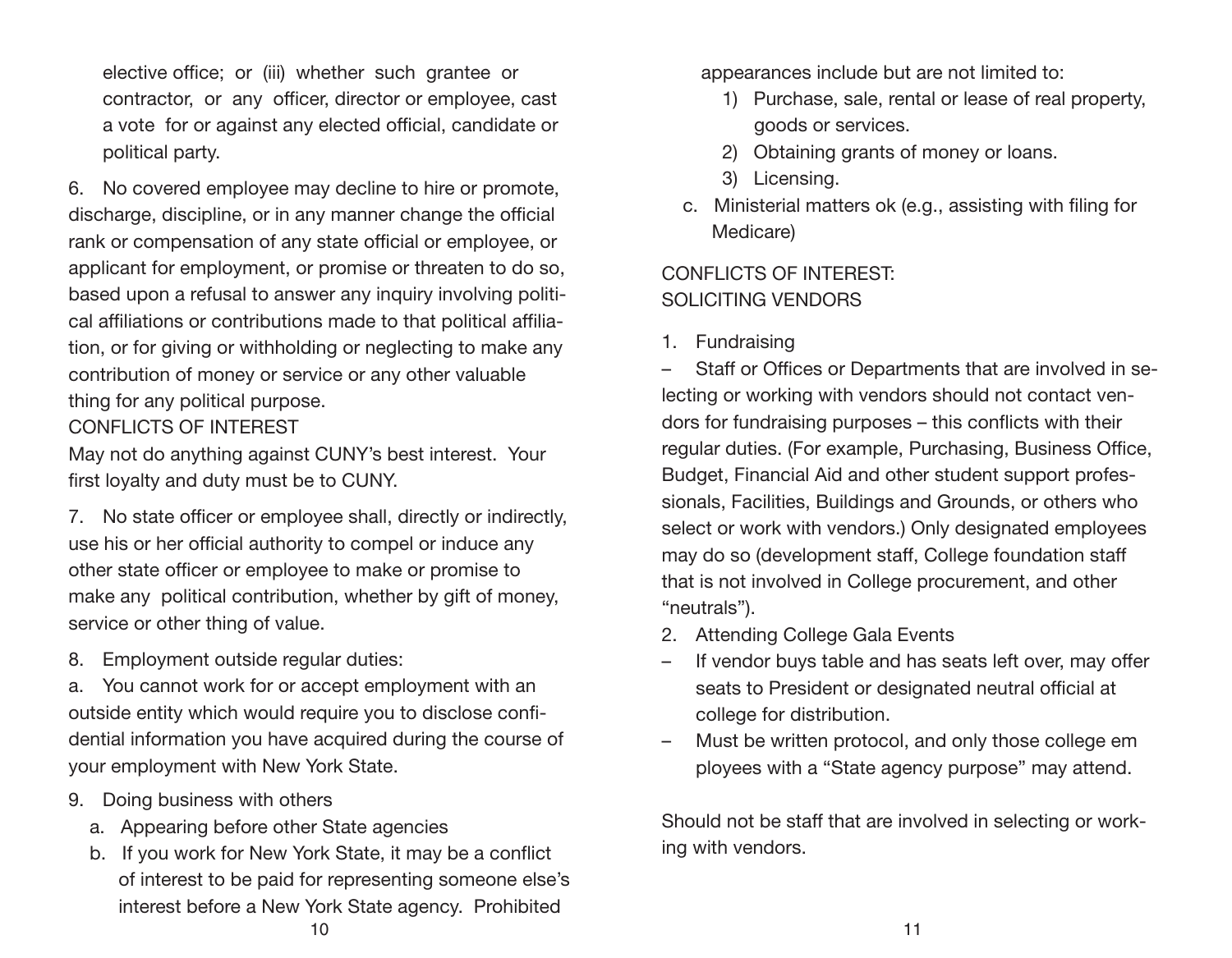## CONFLICTS OF INTEREST FREE ATTENDANCE AT CONFERENCES

• Free conference for CUNY employees only! Free

lunch served! It's a Violation! If attendance serves campus purpose, campus should pay. E.g., "JP Morgan Chase has an Employee Benefits for CUNY Day at the Grand Hyatt Hotel; all expenses paid." Not acceptable.

• However, if conference widely attended by others in field outside CUNY and campus concludes that employee's attendance is so beneficial that it outweighs likelihood of improper influence, employee may attend. E.g., "JP Morgan Chase has 'Government Employee Benefits Day' – all city, state, federal HR directors are invited." Is acceptable.

• Reimbursements of travel and lodging expenses are NEVER appropriate. Complementary cost of enrolling and modest meals okay only if offered to all, including non-CUNY. Siemens has a conference on construction on campus for all NYS higher education entities: SUNY; NYU; Pace; CUNY; Columbia, Parson, etc. attend, is acceptable because CUNY is not carved out.

• Consult OGC beforehand.

#### POLITICAL/CHARITABLE ACTIVITIES

1. May work on political campaigns or engage in private, personal charitable fundraising, but may not solicit \$\$ from company or person with matters before you, have had before you, or are likely to have before you.

- 2. Ex: no soliciting from current or past vendor, or company likely to become vendor. Must recuse yourself if your charity is soliciting or considering soliciting charitable gifts, such as for a bike-a-thon or pledges for your church or other charity. CONSULT WITH OGC – the rules are somewhat technical.
- 3. May not favor any person or entity because of contribution to your religious organization, favorite charity or favorite candidate. May not give impression favoring anyone because of contribution.
- 4. May not solicit subordinates or use official title in solicitations, no matter how modest the amount requested.
- 5. No use of CUNY resources for political or charitable purposes – can't make copies of the flyer for your kid's school car wash on the office copier; can't use CUNY phones or computers or employee time or postage meters to do personal, private charitable/political business.
- 6. The public officers law includes new section 3-c which places restrictions an employees acceptance of a nomination or election to compensated federal, state or local office. No commissioner, executive director or other head of any state agency, as defined in para graph (g) of subdivision one of section seventy-three of the POL, shall seek nomination or election to any com pensated federal, state or local public office, or be come a candidate for such office, unless the individual first resigns from public employment, or requests and